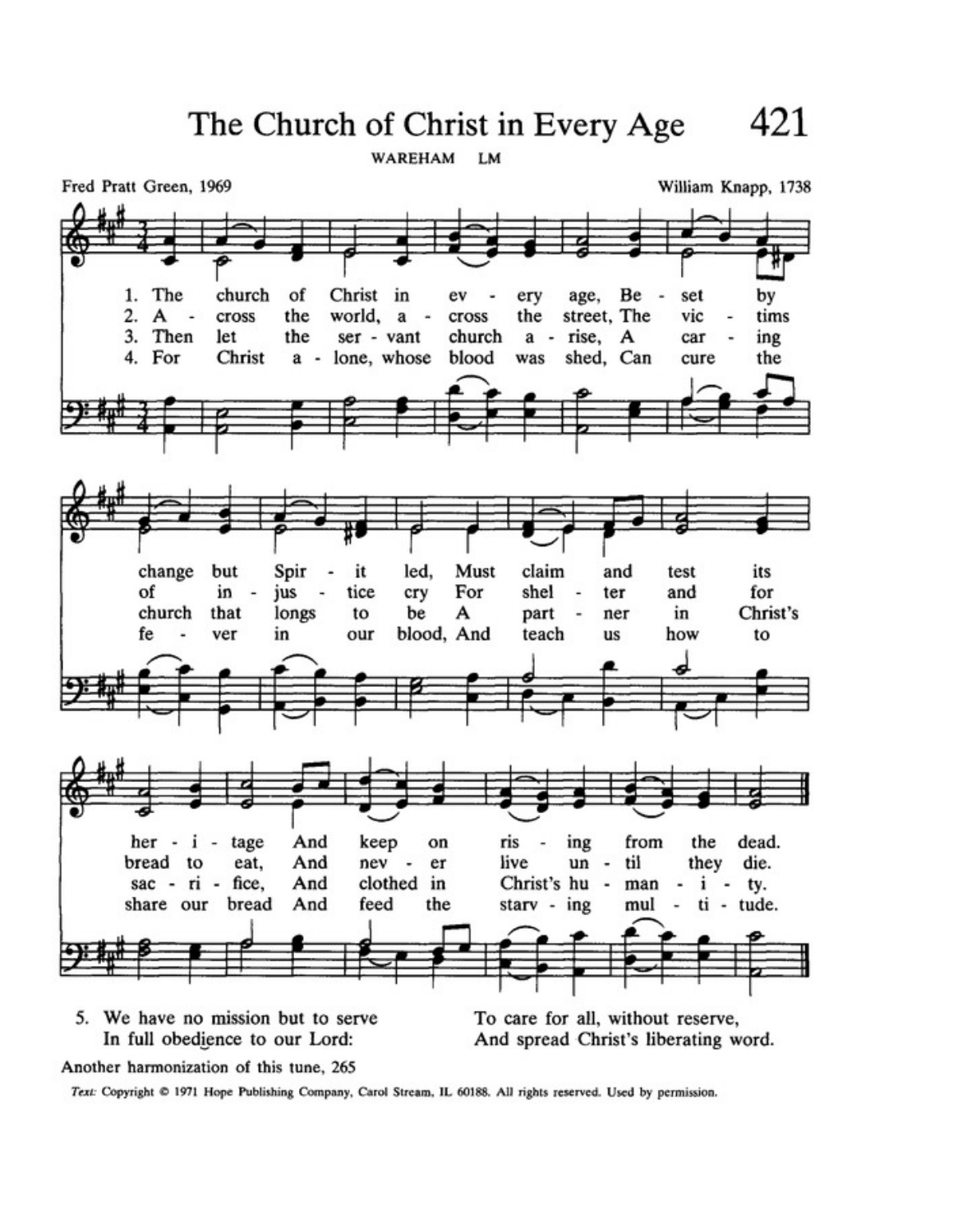



TEXT: Latin Hymn, 7th century; translated by John M. Neale REGENT SQUARE 8.7.8.7.8.7. MUSIC: Henry T. Smart A lower setting may be found at No. 754